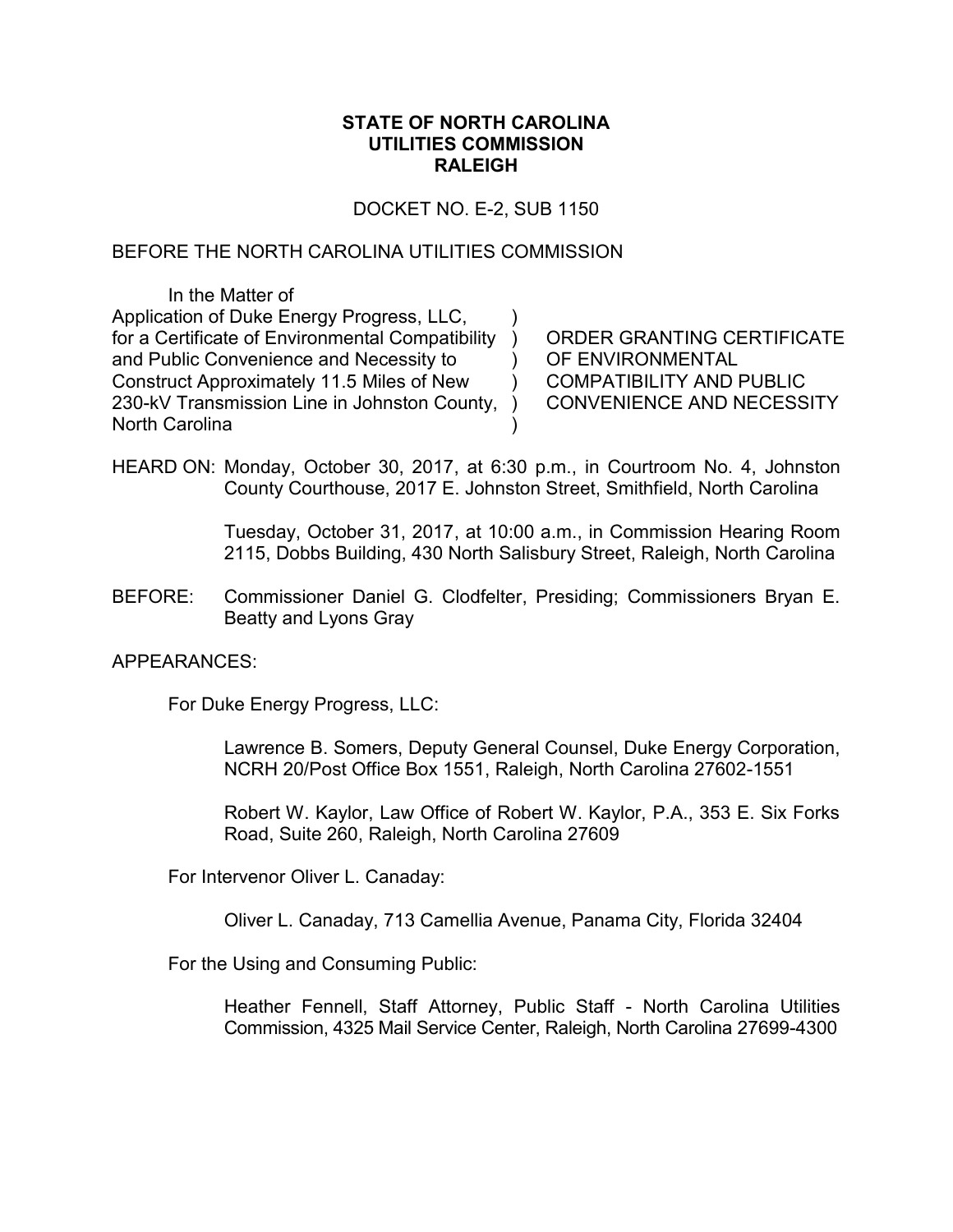BY THE COMMISSION: On July 14, 2017, Duke Energy Progress, LLC (DEP), filed an application and the direct testimony and exhibits of James Umbdenstock and Timothy J. Same, pursuant to G.S. 62-100 et seq. and Commission Rules R1-5 and R8-62, for a certificate of environmental compatibility and public convenience and necessity (CPCN) authorizing the construction of a new 11.5-mile, 230-kilovolt (kV) transmission line near the Cleveland-Matthews area of Johnston County, North Carolina (Proposed Route or Route 31).

On July 18, 2017, the Commission issued an Order Scheduling Hearings, Requiring Filing of Testimony, Establishing Discovery Guidelines and Requiring Public Notice.

On July 24, 2017, DEP filed a Revised Routing Study and Environmental Report (Report or Study).

On September 25, 2017, based upon concerns expressed in consumer statements of position, the Commission ordered DEP to provide additional information about the proposed transmission line and substation. On October 9, 2017, DEP filed verified responses to the Commission's September 25, 2017 Order Requiring Duke Energy Progress, LLC, to Provide Additional Information.

On or before October 24, 2017, the Public Staff - North Carolina Utilities Commission (Public Staff) forwarded consumer statements of position for filing with the Commission. On October 16, 2017, the Public Staff filed a letter recommending that the Commission grant DEP's application on the conditions that: (1) DEP be required to disclose any proposed shift in the centerline of the proposed route and, if such a shift occurs, that the Commission should address whether notice and hearing requirements should be provided to affected landowners; and (2) that the Commission, prior to DEP beginning construction of the line, first receive a letter from the State Environmental Review Clearinghouse stating that no further review action by the Commission is required for compliance with the North Carolina Environmental Policy Act.

On October 23, 2017, Oliver L. Canaday filed a petition to intervene, and requested that the Commission issue a cease and desist order in this proceeding, on the grounds of Mr. Canaday's allegations of fraud against DEP. The Commission granted Mr. Canaday's petition to intervene on October 25, 2017. No other parties petitioned to intervene in this proceeding.

Thirty affected residents or landowners provided statements in opposition to DEP's application, with some of those individuals filing multiple such statements, including Mr. Canaday.

On October 25, 2017, DEP filed rebuttal testimony of witnesses Same and Umbdenstock to respond to the allegations contained in Mr. Canaday's petition to intervene.

On October 30, 2017, a public hearing was held in Smithfield, North Carolina, at which eighteen witnesses testified: Tracy Adams, Jeffrey Canady, Kimberly Canady, Tim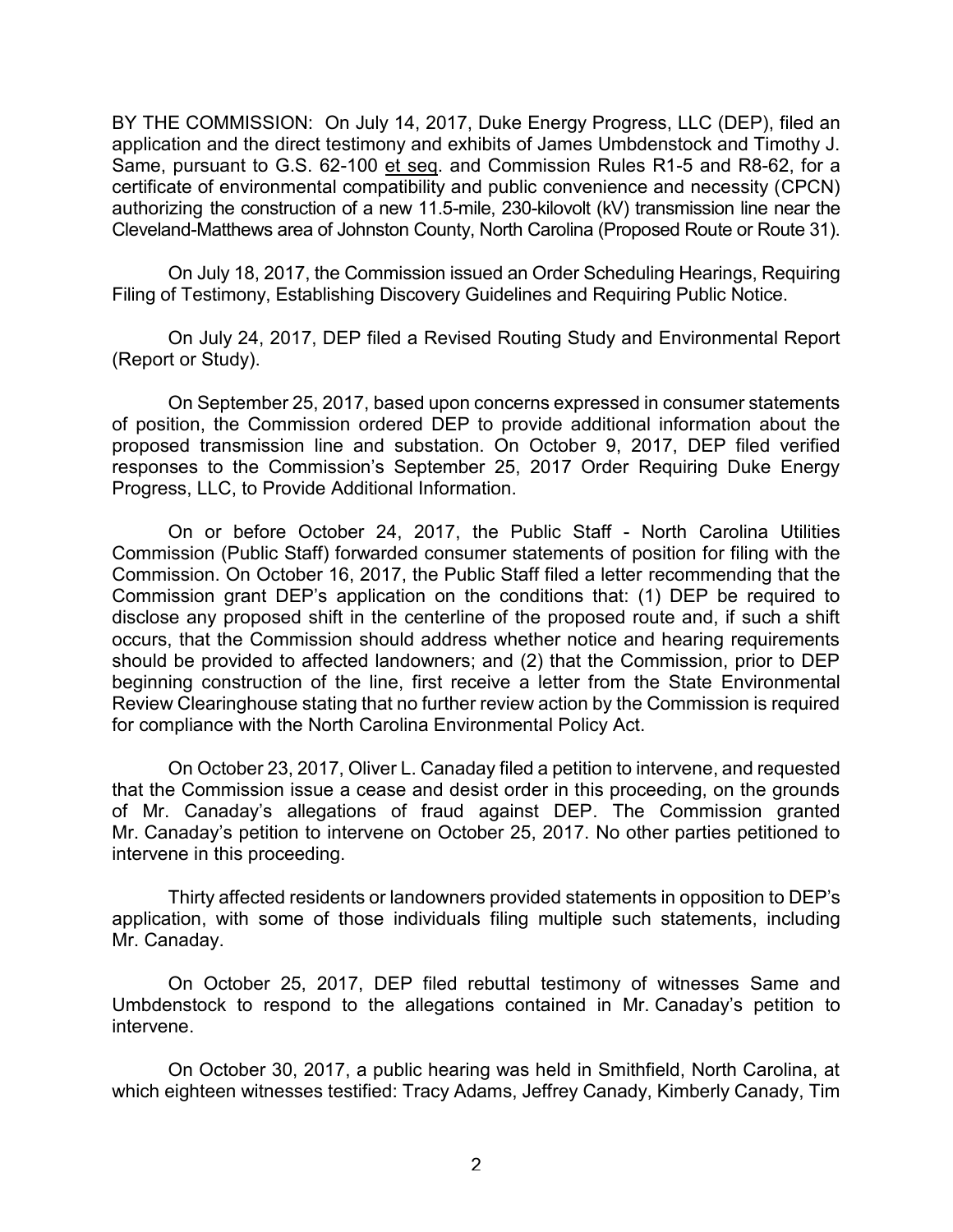Duke, Carl Holloway, Sam Holloway, Casey Johnson, Lou Ann Johnson, Randy Johnson, Linda Lassiter Keen, Marty Lassiter, Billy Price, Dana Adams Reeves, Alan Roberts, Gwyn Roberts, Ronnie Stewart, John Webster, and Danny Wood.

On October 31, 2017, an evidentiary hearing was held in Raleigh, North Carolina. During this hearing, DEP presented direct testimony, exhibits, and rebuttal testimony. The Public Staff did not present evidence, and Mr. Canaday presented his own testimony and exhibits in opposition to DEP's application.

On November 8, 2017, the State Environmental Review Clearinghouse filed a letter requesting that DEP provide supplemental documentation and information requested by the Department of Natural and Cultural Resources, including the results of an archaeological survey to be conducted by an experienced archaeologist.

On November 13, 2017, the Commission ordered DEP to provide updated information regarding the status of DEP's then-ongoing discussions with affected landowners regarding the landowners' concerns about the Proposed Route.

On November 13, 2017, DEP submitted Late-Filed Exhibit 1 containing an analysis of the feasibility of a new 230-kV transmission line parallel to DEP's existing 500-kV transmission line. Also on November 13, 2017, DEP submitted Late-Filed Exhibit 2 containing cost estimates of the four best-scored transmission line routes, including Route 31.

On November 14, 2017, DEP filed verified responses to the Commission's November 13, 2017 Order Requiring Additional Information.

On December 5, 2017, after such time as the evidentiary record in this proceeding was closed to new evidence, Mr. Canaday submitted additional exhibits, and reiterated his request that the Commission issue a cease and desist order against DEP to prevent construction of the proposed transmission line.

Based upon DEP's verified application, the testimony and exhibits timely received into evidence, and the entire record in this proceeding, the Commission makes the following:

### **FINDINGS OF FACT**

1. DEP is a public utility providing electric service to customers in its service area in North Carolina and is subject to the jurisdiction of the Commission.

2. The Commission has jurisdiction over DEP's application. Pursuant to G.S. 62-100 et seq. and Commission Rule R8-62, a public utility must receive a CPCN prior to constructing transmission lines at or above 161 kV in North Carolina.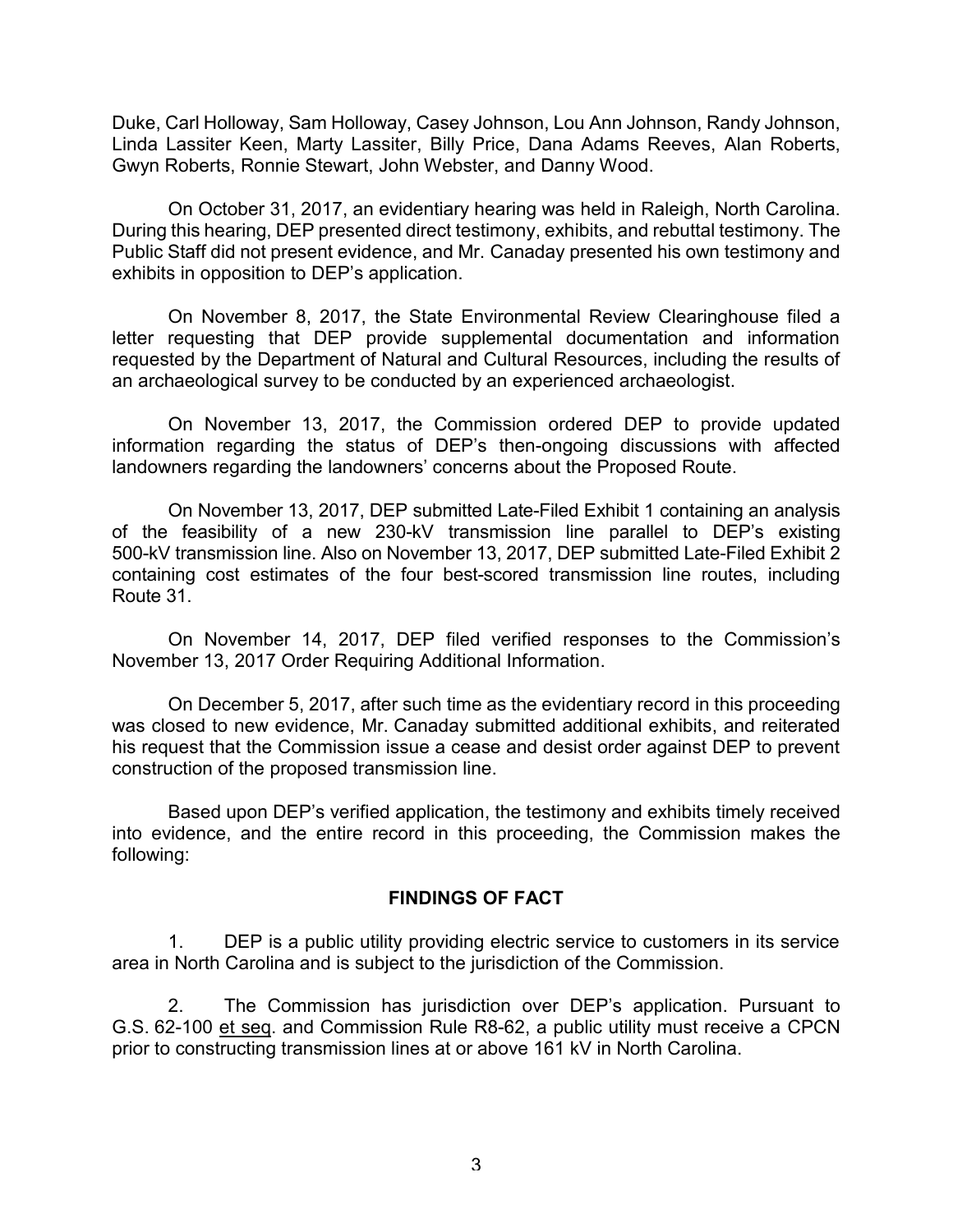3. The proposed transmission line would originate at the site of a new Cleveland-Matthews Road Substation, to be located at the southeast corner of Polenta Road and Matthews Road in Johnston County, North Carolina, and would terminate at the tap point along the existing Erwin-Selma 230-kV Transmission Line. The approximate total length of the proposed transmission line is 11.5 miles.

4. Mr. Canaday gave testimony and submitted statements opposing the proposed transmission line. Thirty affected residents or landowners also submitted public comments opposing the proposed transmission line, and eighteen public hearing witnesses testified in opposition to the line.

5. DEP's application meets the requirements of G.S. 62-102.

6. DEP has carried its burden of proof under G.S. 62-105(a) through substantial, competent evidence showing that:

- (a) the proposed transmission line is necessary to satisfy the reasonable needs of the public for an adequate and reliable supply of electricity;
- (b) when compared with reasonable alternative courses of action, construction of the transmission line in the proposed location is reasonable, preferred, and in the public interest;
- (c) the costs associated with the proposed transmission line are reasonable;
- (d) the impact that the proposed transmission line will have on the environment is justified considering the state of available technology, the nature and economics of the alternatives, and other material considerations; and
- (e) the environmental compatibility, public convenience and necessity require the construction of the transmission line.

7. Mr. Canaday did not satisfy his burden of proof under G.S. 62-105(a), by failing to provide substantial, competent evidence proposing a reasonable alternate route.

8. It is in the public interest, reasonable, and appropriate to grant the requested certificate.

# **EVIDENCE AND CONCLUSIONS FOR FINDINGS OF FACT NOS. 1-2**

These findings of fact are essentially informational, jurisdictional, and procedural in nature and uncontroverted.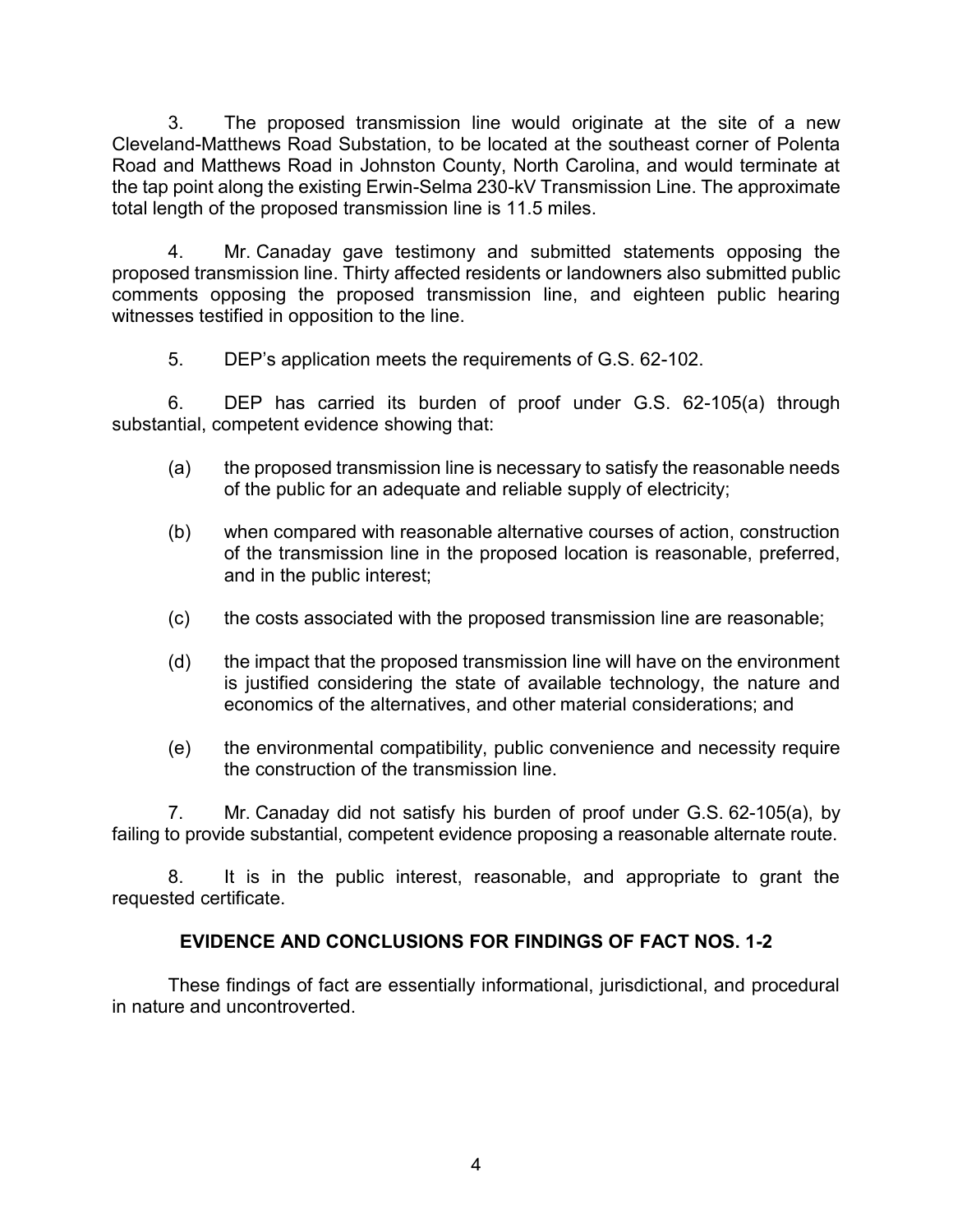### **EVIDENCE AND CONCLUSIONS FOR FINDINGS OF FACT NOS. 3-8**

The evidence supporting these findings of fact appears in DEP's application, the direct and rebuttal testimony of witnesses Same and Umbdenstock, the testimony and exhibits timely submitted by Mr. Canaday, the testimony of public witnesses and the consumer statements of position filed with the Commission, the Study filed by DEP, and the filings of the Public Staff.

The parties' respective burdens of proof in this proceeding are governed by statute. G.S. 62-105(a). The Commission has in the past interpreted the burden of proof requirement set forth in G.S. 62-105(a) as follows:

In interpreting this statute, the Commission concludes that the electric utility applying for approval to site a transmission line has the initial burden of proof, including that it examined "reasonable alternative courses of action" and that "construction of the transmission line in the proposed location is reasonable, preferred, and in the public interest." A landowner or other intervenor who believes that an alternative route studied by the utility is preferable to that proposed or that the utility did not consider or appropriately weigh relevant factors in reaching its decision may introduce evidence and otherwise argue that the utility has not met its burden of proof. Once the utility has sustained its burden of proof, a landowner or other intervenor proposing an alternative not originally examined by the utility has the burden under the statute of proving that its alternative should have been studied and is preferable to the proposed route.

Final Order Overruling Exceptions and Affirming Recommended Order, Docket No. E-2, Sub 796, at 2 (August 29, 2002).

In considering other "relevant and material" factors pursuant to G.S. 62-105(a), the Commission notes that "[i]t is hereby declared to be the policy of North Carolina: … (5) To encourage and promote harmony between public utilities, their users and the environment." G.S. 62-2. In addition, the Commission considers the following declaration of State environmental policy:

The General Assembly of North Carolina, recognizing the profound influence of man's activity on the natural environment, and desiring, in its role as trustee for future generations, to assure that an environment of high quality will be maintained for the health and well-being of all, declares that it shall be the continuing policy of the State of North Carolina to conserve and protect its natural resources and to create and maintain conditions under which man and nature can exist in productive harmony. Further, it shall be the policy of the State to seek, for all of its citizens, safe, healthful, productive and aesthetically pleasing surroundings; to attain the widest range of beneficial uses of the environment without degradation, risk to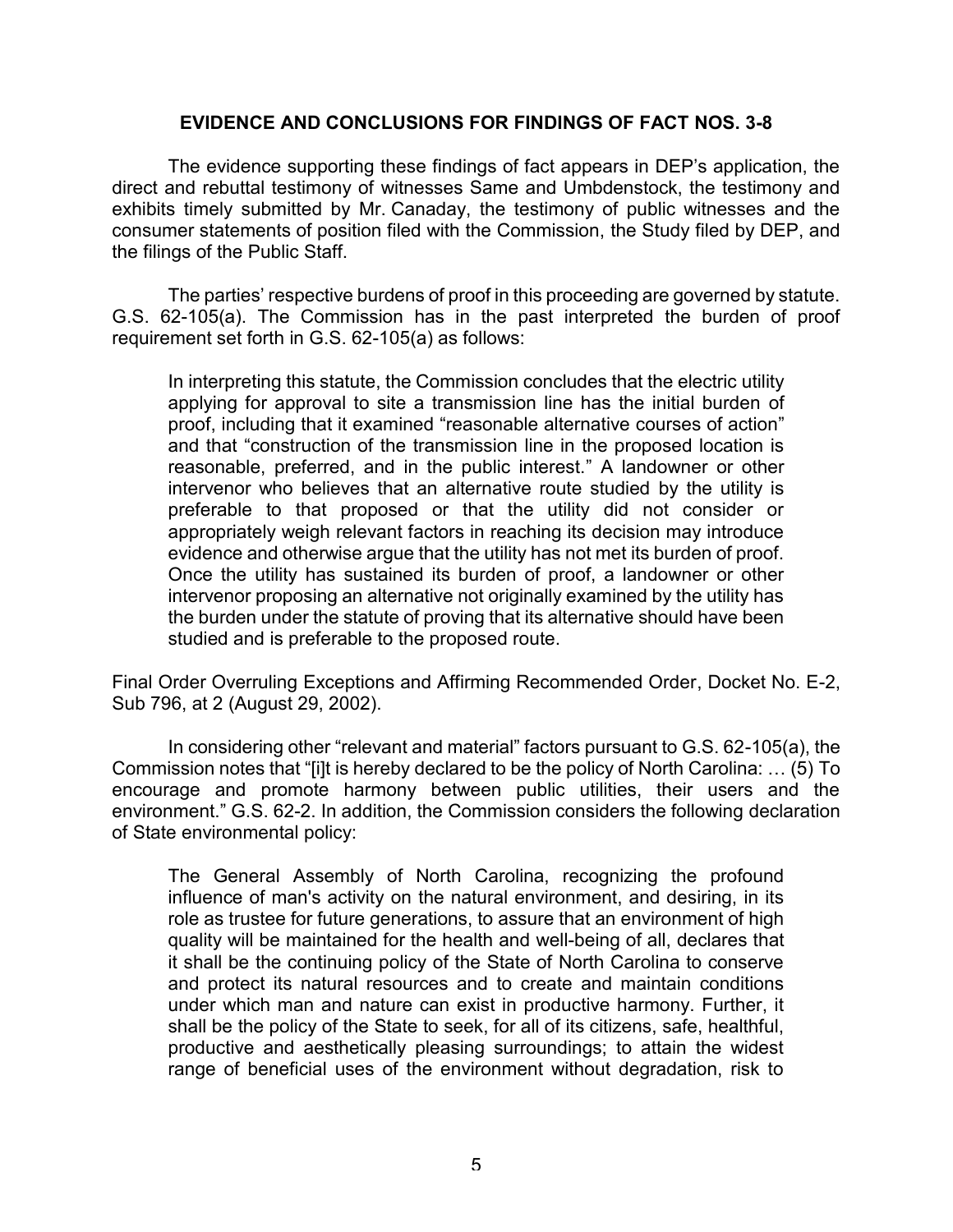health or safety; and to preserve the important historic and cultural elements of our common inheritance.

### G.S. 113A-3.

## **Showing of Need**

Witnesses Same and Umbdenstock testified regarding the need to build a new 230-kV/23-kV transmission-to-distribution substation and a new 230-kV transmission line to provide power thereto in the Cleveland-Matthews area of Johnston County, North Carolina. Witness Umbdenstock testified that there currently are no transmission lines or substations directly serving the Cleveland-Matthews area of Johnston County, which is roughly bounded by Interstate 40 on the west, Highway 70 Bypass on the north, Highway 70 on the east, and Interstate 95 on the south. The Cleveland-Matthews area encompasses approximately 125,000 acres and, with the exception of the far southeast corner of land within Smithfield's city limits, is located almost entirely within DEP's service territory. Nine different substations and thirteen distribution circuits currently feed into this area, including two substations located in Wake County. Six 23-kV feeders from four substations as far as thirteen miles away terminate less than 1.5 miles from the proposed substation site. All six of those 23-kV feeders exceeded 17.6 megavolt-amperes (MVA), which served as the winter planning limit for 23-kV feeders during the 2015 winter peak (January 2015). DEP purchased the proposed substation site in 2015 based on the projected load center in and near the vicinity of Cleveland Road and Matthews Road in Johnston County, North Carolina.

Witness Umbdenstock testified that customer energy usage in the Cleveland-Matthews and surrounding areas is increasing. Witness Umbdenstock further testified that the Dixon Road and Johnson Crossroads peaks will in the future likely exceed the 17.6 MVA winter planning limit for the existing 23-kV feeders now serving the area. DEP considered eight potential substation sites within a one-mile radius of the proposed Cleveland-Matthews site, and selected and purchased the currently proposed site because it was the site with the highest ranking, pursuant to the criteria DEP included in its siting study, which also had a willing seller. Witness Umbdenstock testified that in 2017, DEP was in the process of building two distribution projects as a stopgap measure to relieve circuits in the area due to increased customer growth, but that such stopgap measures would provide neither a permanent solution, nor would they eliminate the need for the proposed 230-kV line and substation at issue in this proceeding.

Through appearances at the public hearing and numerous statements of consumer position, opponents of the proposed transmission line challenged the necessity of the new transmission line and its substation. As discussed subsequently, many commenters argued that existing right-of-way should be used, specifically that of the existing 500-kV line on the western edge of the study area, rather than establishing a new right-of-way. These commenters believe that other routes would be shorter and less costly. Others note that the proposed line was not needed to serve the Four Oaks area, but rather for the growth occurring in the Cleveland area to the north; they feel the new line should be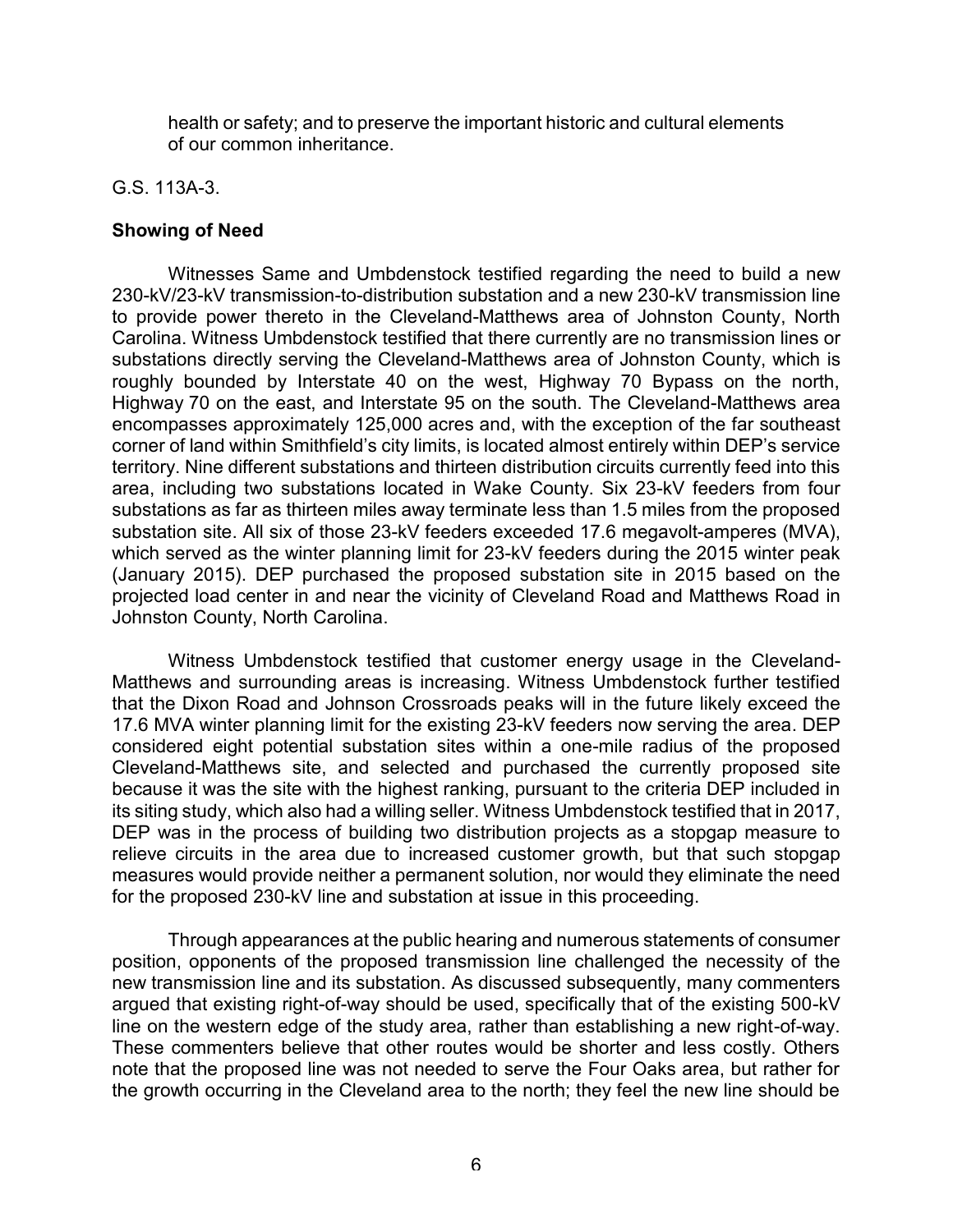located to the north, where the power is needed. Others express skepticism that the line is needed and state that the growing area should be required to meet stringent energy efficiency requirements. Some suggest that the Commission consider whether renewable energy could meet the Cleveland area's growing need for electricity.

### **The Route Study and Selection Process**

After having established the need for transmission of power to the Cleveland-Matthews area, witness Same testified that DEP retained Burns & McDonnell Engineering Company, Inc. (Burns & McDonnell), a full service international engineering and construction firm with utility and infrastructure siting experience. Burns & McDonnell was retained to assist DEP with the line siting and soliciting of public input necessary for the project. Burns & McDonnell prepared the Study attached as Exhibit A to DEP's application. Burns & McDonnell established the study area, which was designed to provide a set of reasonable and geographically-distinct transmission line route options. Data was then collected from publicly available sources, grouped into categories, and then assigned a weight from one to five to reflect potential sensitivity to the presence of a transmission line. With this data, Burns & McDonnell completed a suitability analysis, identified potential routes, and ultimately selected Route 31 as the preferred route for the transmission line. The objective of the routing analysis was to identify an economically feasible route that would supply the most reliable electric service, while also minimizing to the extent possible adverse impacts to the economic, social and natural environment.

DEP contacted the following State and federal agencies to solicit input regarding the proposed transmission line's potential impact on threatened or endangered species, wetlands, wildlife resources, stream sensitivity, hydric soils, and other potential issues: U.S. Army Corps of Engineers, U.S. Fish and Wildlife Service, N.C. Wildlife Resources Commission, N.C. Natural Heritage Program, and N.C. Department of Environmental Quality, which includes N.C. Division of Water Resources and N.C. Division of Land Quality. Witness Same testified that, from these external agency contacts, the primary concern identified is the presence of a federally-protected mussel species and other aquatic species of federal concern in the study area.

Burns & McDonnell identified 32 distinct routes using a combination of 39 line segments. Route 31, which was ultimately proposed by DEP in its application for a CPCN, originates at the site of the proposed Cleveland-Matthews Road Substation, located on the southeast corner of Polenta Road and Matthews Road in Johnston County, North Carolina. Route 31 exits the substation site to the southeast and extends for approximately half of a mile before turning west for approximately two-tenths of a mile while crossing Matthews Road. Route 31 then continues south for approximately nine-tenths of a mile before crossing Middle Creek. From this point, the Proposed Route extends generally southeast for approximately 1.8 miles before crossing State Highway 210. Route 31 then continues in a south-southeasterly direction for approximately nine-tenths of a mile before crossing Lassiter Road. From there, Route 31 extends approximately half of a mile in a south-southeasterly direction before crossing Hickory Grove Church Road. Route 31 then extends southeast for approximately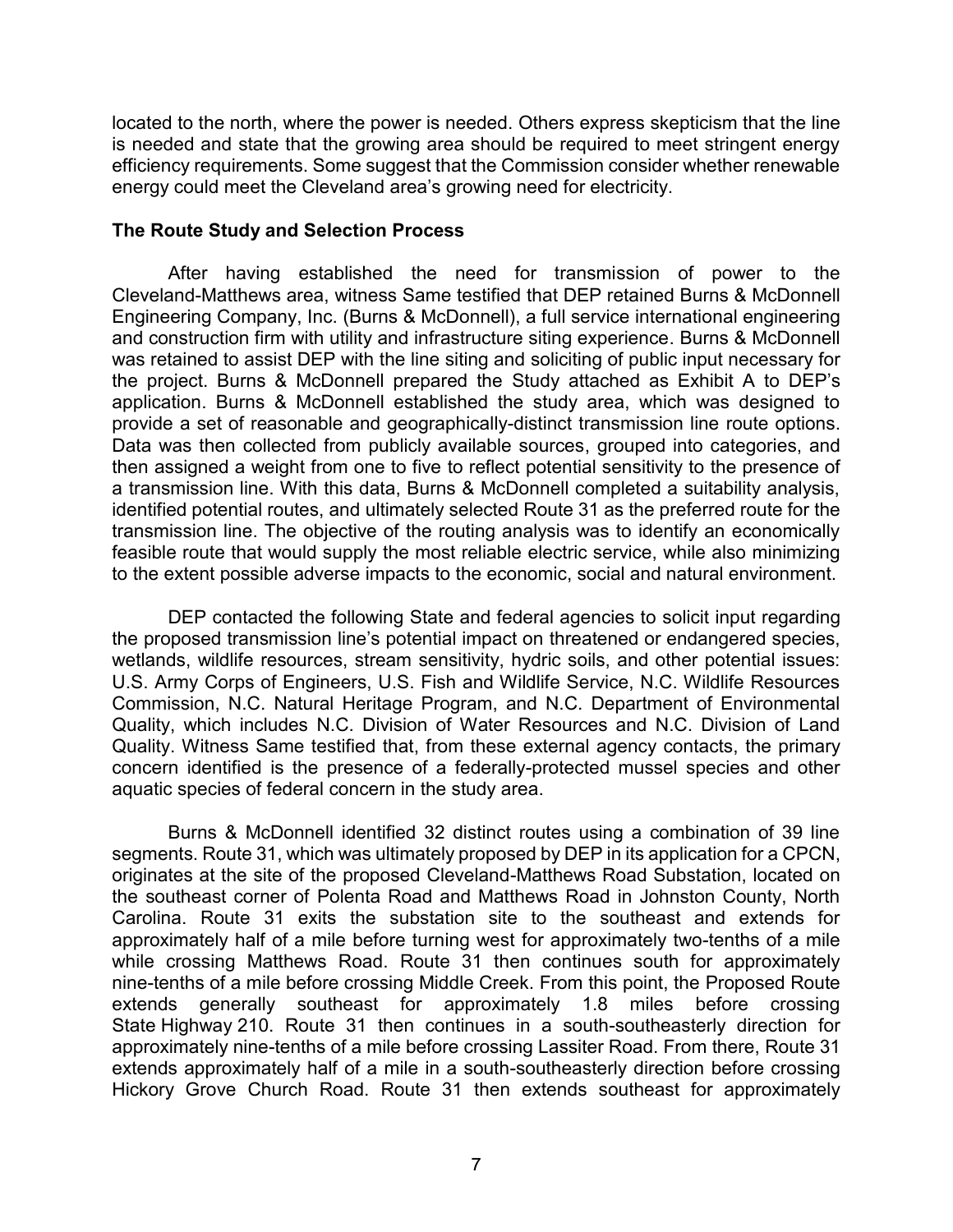nine-tenths of a mile and crosses King Mill Road. Continuing southeast for another two-tenths of a mile, Route 31 then turns and travels east for approximately four-tenths of a mile before turning south. From there, Route 31 extends in a south-southeasterly direction for six-tenths of a mile and crosses Black Creek. Turning southeast, Route 31 then extends eight-tenths of a mile and crosses Elevation Road. The Proposed Route continues toward the southeast for approximately nine-tenths of a mile before turning south for six-tenths of a mile and crossing Old School Road. Route 31 then turns southwest for only one-tenth of a mile, then turns south for three-tenths of a mile before crossing Jackson Road. Route 31 continues to the south for three-tenths of a mile before turning southeast, extending approximately four-tenths of a mile, and crossing an existing CSX/Amtrak railroad line. The Proposed Route continues southeast for approximately 1.3 miles, crossing U.S. Highway 301, Parker Road, and Interstate 95 before terminating at a tap point along the existing Erwin-Selma 230-kV Transmission Line.

After analyzing route alternatives based on social, environmental, and engineering factors, DEP's siting team determined that Route 31 was the preferred route for the following reasons: it would affect the least number of homes located within 300 feet of the centerline; no places of business or public facilities are located within 500 feet of the centerline; no open space would be crossed by Route 31; during DEP's route selection process, DEP received minimal concerns regarding Route 31; Route 31 contains no highly sensitive stream crossings; it utilizes cropland where possible to avoid extensive tree removal; and it crosses wetlands and hydric soils in a perpendicular manner where possible so as to require fewer permit conditions. For these reasons, DEP's line siting process identified Route 31 as the preferred and least detrimental route to serve transmission needs in the Cleveland-Matthews area. It should be noted that one public witness testified that he owned a business that operated in his home and was within 500 feet of the proposed centerline. It was not established, however, whether this was a business that drew customer traffic, nor was it established that the reclassification of his property would materially change the results of the Burns and McDowell ranking study.

Thirty people filed consumer statements of position in this proceeding, with some of those individuals submitting multiple such statements to oppose DEP's proposed transmission line. All of the individuals who filed public statements live or own property in the Four Oaks, North Carolina area, and more than half of said individuals stated that the proposed line would cross their land. Some individuals stated that the proposed route would split their property in half, and argued that in so doing their land could be less amenable to future residential development. Eighteen people spoke in opposition to the proposed line route at the public witness hearing held on October 30, 2017, in Smithfield, North Carolina. Most of the individuals who testified at the public hearing reside in the Four Oaks area, although three individuals reside in Benson. Many of the people who testified and filed statements stated that their respective properties have sentimental value to them because of having been owned, occupied, or farmed by members of their family for multiple generations. Individuals further expressed concern that the proposed transmission line would negatively impact recreational uses of the affected land, including activities such as shooting, fishing, hiking, camping, and hunting. Others stated that the proposed route would destroy trees that are being grown with the intent to harvest, or for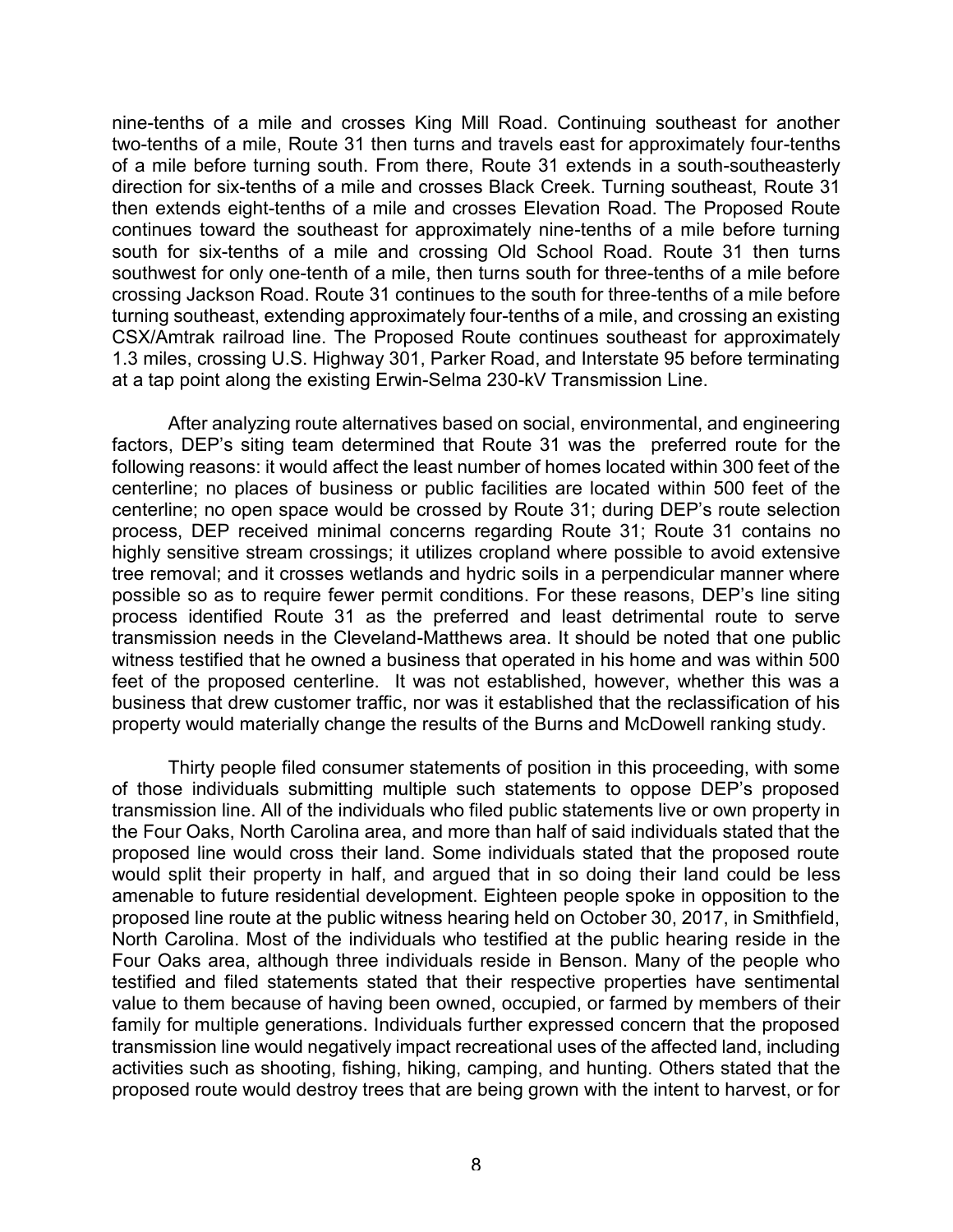the purpose of increased privacy or additional wildlife habitat. Some individuals expressed concern that DEP's proposed line would have the potential to reduce the value of their respective properties, and consequently the amount of their respective children's inheritances. Several individuals commented that DEP's surveyors had inappropriately cut some trees that were larger than the permitted size of six inches in diameter.

In response to questions from the Commission, witness Same testified that DEP would agree to consider minor adjustments to the Proposed Route, provided that additional landowners would not be affected by such adjustments.

As demonstrated by witness Same's testimony, the Study and DEP Late-Filed Exhibit No. 2, the projected cost of constructing the transmission line on Route 31 is \$13,692,398.00. No party to this proceeding presented evidence alleging that this estimated cost is unreasonable. Furthermore, DEP Late-Filed Exhibit 2 demonstrates that the proposed costs associated with Route 31 are consistent with or lower than alternative routes reviewed in the siting process.

Mr. Canaday testified that DEP's application was incomplete and the Study was deficient in that it assigned insufficient weight to farmland and forests in the ranking process. In response to Mr. Canaday's allegations regarding the weight assigned in the siting process to farmland and forested land, witness Same testified that DEP assigned a weighting of 2 for "cropland crossed" and a weighting of 3 for "upland forest crossed." Witness Same explained that the intent of weighting is to differentiate between the levels of perceived impact on the underlying land uses and to help determine areas of higher versus lower constraint when routing the line. "Cropland crossed" was assigned a lower weight than "upland forest crossed," witness Same explained, because continued farming activity is permitted and is feasible under DEP transmission lines. Witness Same noted that only the following four routing factors were assigned a higher weighting than "upland forest crossed": "residential proximity" and "open space/green areas" had a weighting of 5, while "wetland crossing" and "stream sensitivity" had a weighting of 4. These weightings, DEP contends, appropriately reflect the values and risks of land uses that could impact and potentially preclude DEP from siting and eventually constructing the proposed line. In addition, these weightings reflect input from past transmission line siting proceedings, as well as public feedback obtained during the study process.

Mr. Canaday further took issue with DEP's route selection process, noting that the Company did not appropriately classify farms as being businesses, and, therefore, the Company's planning matrix was weighted in favor of routing the line through farmland. Similarly, Mr. Canaday argued that DEP's process did not acknowledge the forestry businesses in the path of the proposed route. Other individuals stated that DEP's route scoring matrix was biased against them because they were not able to attend the open houses and voice their concerns. One commenter noted that DEP had not achieved any of its own routing goals in that the proposed route does not use any existing right of way, nor does it follow any highways or roads. Another stated that DEP should work with the county to locate new power lines simultaneous with the approval of new housing subdivisions.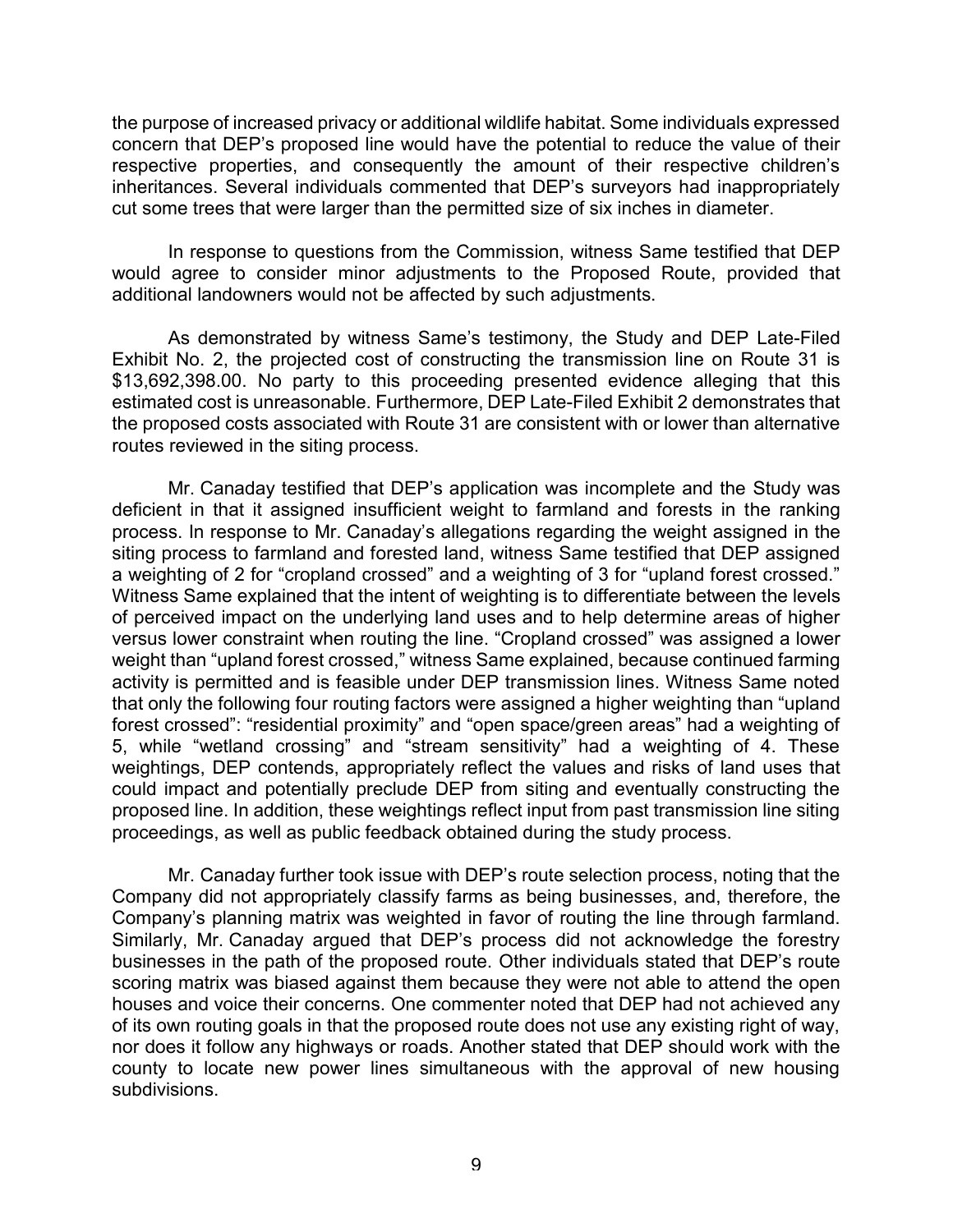In November 2016, DEP held two community workshops for the purpose of informing potentially affected landowners regarding the need for a transmission line, to explain the decision-making process to be used to select a preferred route, and to provide a forum for the public to express concerns. DEP witnesses stated that two weeks in advance of the community workshops, DEP mailed to all landowners within 500 feet of all possible routes a letter describing the project and advertising the workshops. DEP also posted on its website a news release seven days in advance of the workshops and other information about the project, including the proposed routes. At the workshops, DEP and Burns & McDonnell answered questions, received comments, and distributed questionnaires for attendees to complete and return up to six weeks following the workshops. Over 200 people attended the workshops, and DEP received input from many landowners at the workshops themselves and through the completed questionnaires.

Mr. Canaday testified that DEP failed to notify all impacted property owners, including himself, about the open houses that DEP hosted in November 2016 to gather community input for its routing process. Many people (including more than half of those who filed consumer statements of position) stated that they had not been made aware of the community workshops held in November 2016. Some stated that they did not receive the invitation to the community workshops altogether, while others who did receive the invitation said that the notice and enclosed map were difficult to understand. Some felt that DEP should have sent the invitation by certified mail to make sure property owners were aware of the proposed line. Several people commented that residents in the affected area do not have reliable internet service or choose not to use the internet, and, hence, were not able to avail themselves of the interactive map that DEP posted on its website. Some stated that the questionnaire that DEP provided to people who attended their open houses should also have been mailed to people who own property near the proposed routes. Several people commented that DEP's surveyors had inappropriately cut some trees that were larger than the threshold size of six inches in diameter. Others contended that DEP did not give the requisite twenty-four hours' notice before entering their land for surveying.

In response to individuals' concerns regarding the inappropriate cutting of trees during the survey process, the Commission issued an Order Requiring Additional Information on September 25, 2017, which required DEP to respond to several questions, including the following:

Public commenters state that trees had been inappropriately cut down during the survey process. Explain in detail what occurred and whether it was necessary to compensate any landowners for damage.

DEP responded to this Commission inquiry by explaining that they immediately and temporarily ceased surveying activity upon learning of certain landowner complaints regarding DEP's handling of the surveying process. DEP further stated that they took remedial measures to ensure that no such improper tree cutting again occurred, and offered to reimburse the affected landowners for any damage caused.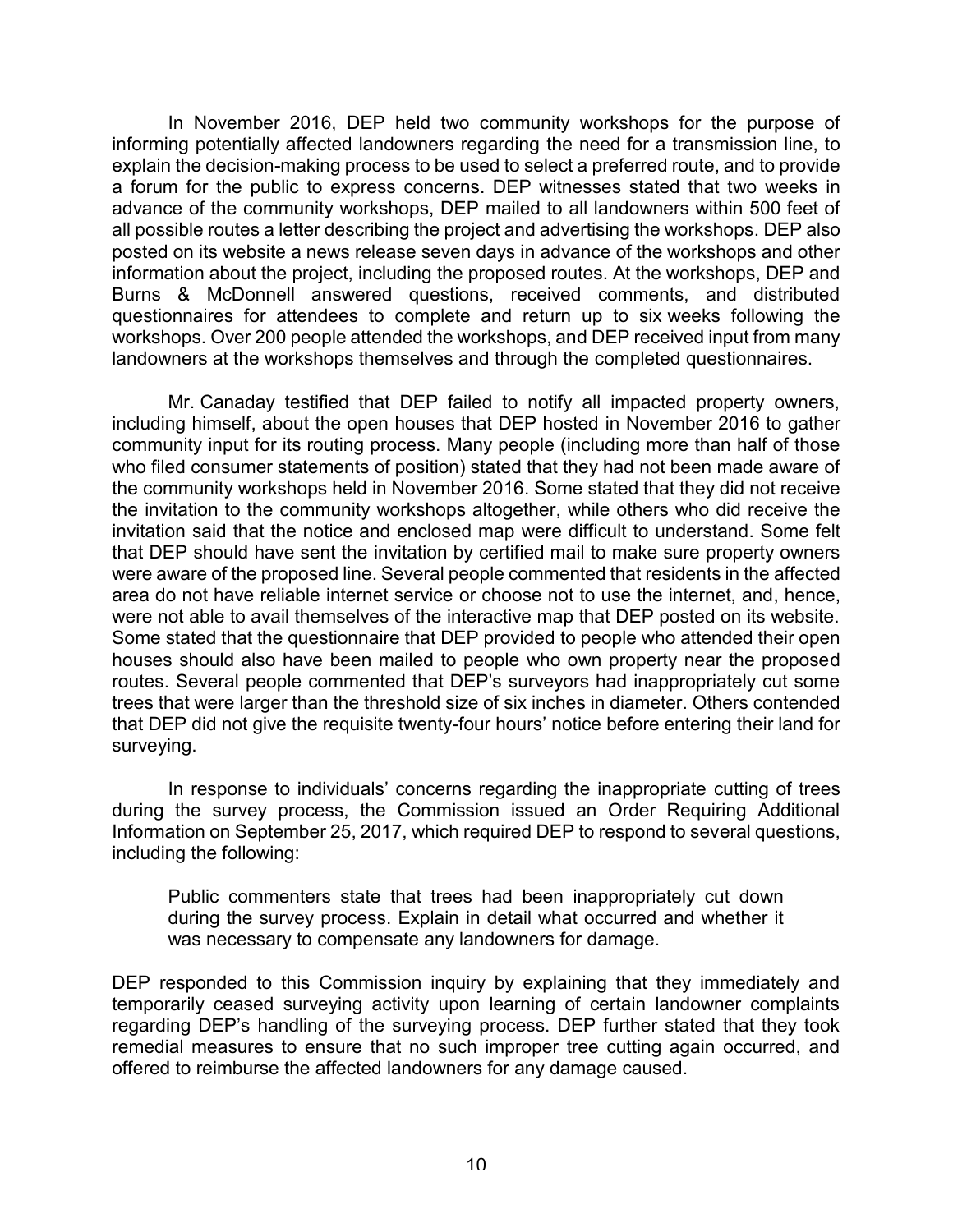In response to Mr. Canaday's and others' contentions concerning deficiencies in the notice procedures for the community workshops, witness Same testified that even if Mr. Canaday and other landowners had received the community workshop invitation and had participated therein, the relative weighting and ranking of all routes considered would not have changed, thus resulting in the same selection of Route 31 as the preferred route. Witness Same testified that this is primarily because all participants in the community workshop process opposed any transmission line route that would cross their own property. As for Mr. Canaday's alleged lack of notice about the community workshops, witness Same testified that DEP had mailed to Mr. Canaday at his Panama City, Florida address a letter, via priority mail, inviting Mr. Canaday to attend one or both community workshops. DEP witness Same further testified that the priority mail letter was not returned to DEP marked as "undeliverable," and that Mr. Canaday admitted that the address DEP had on file for him was correct and that Mr. Canaday did, in fact, receive subsequent correspondences mailed to him by DEP at the same address. Witness Same testified that, in total, DEP sent letters to 1,036 individuals owning 1,313 land parcels. In addition, letters were mailed to both Johnston and Wake County administrators and each municipal government within the study area. Two newspaper advertisements also ran in the News & Observer in the weeks leading up to the community workshops.

It appears from the record that more complete and comprehensive notice of the community workshops could probably have been provided, especially to property owners located in the Four Oaks community. However, the Commission must take note of the fact that these community workshops are not required by the governing statute or by Commission rule and were voluntary efforts by DEP. Although some affected landowners may not have received DEP's community workshop notification correspondences, there was no evidence of similar issues with respect to the statutorily-required notice that DEP sent to affected landowners following its selection of and application for a CPCN for Route 31. The Commission notes that while some landowners did not receive notice of the DEP community workshops, said workshops are not required by G.S. 62-101, but rather were scheduled by DEP in an effort to allow for public input in excess of the minimum statutory requirements. DEP did, however, provide to all necessary parties the required 30-day notice to enter property for the purpose of surveying, soil borings, appraisals, and assessments to the 67 landowners whose properties would contain some portion of the proposed 125-foot right-of-way. In the event that survey crews needed to access a portion of their property, DEP also provided said notice to an additional 23 landowners whose properties would lie within 200 feet of the centerline of the Proposed Route. All 90 notification letters were mailed certified U.S. Postal Service, return receipt requested, and included the appropriate reference to the 30-day notice requirement specified by G.S. 40A-11.

The Commission concludes that DEP complied with the siting statute and took reasonable, albeit imperfect, measures to inform the public of the proposed line and alternative routes, including working with landowners to alter the route when possible and incorporating public opinion into DEP's analysis for selecting Route 31 as the preferred route. The Commission acknowledges that there is evidence supporting Mr. Canaday's position that some affected landowners did not receive notice of the community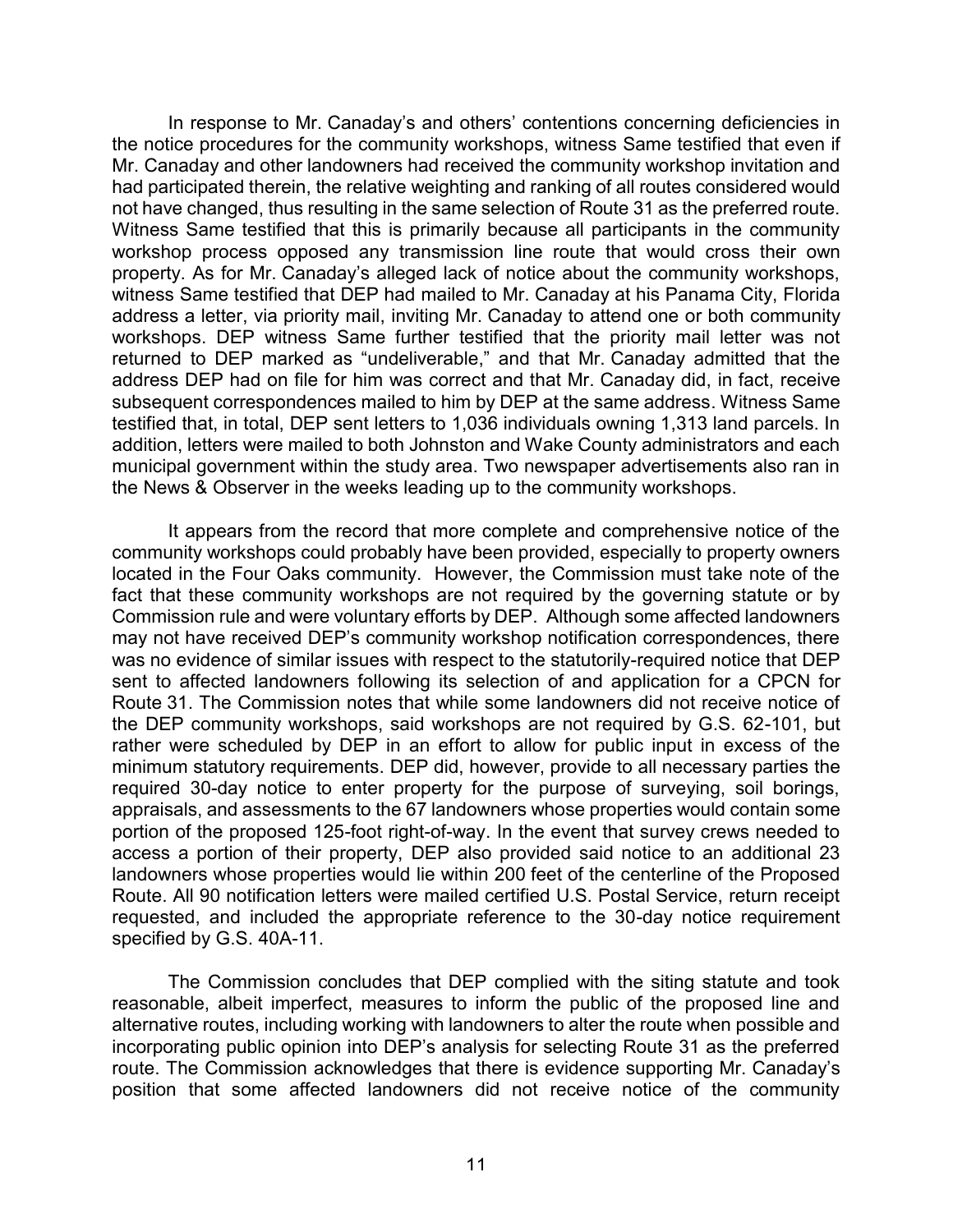workshops. However, the Commission notes that the community workshops were voluntarily undertaken by DEP and that, although they potentially should be in the future, they are not presently required by statute or Commission rule. The Commission suggests that DEP endeavor, in the future, to improve its communications with prospectively affected landowners, through any or all of the following measures: request delivery confirmation on all correspondences mailed to affected landowners, include on the outside of each envelope containing such correspondence a conspicuously-marked notice that the correspondence is important and involves construction activity in the recipient's neighborhood, employ electronic means of communication wherever possible, and otherwise endeavor to provide an opportunity for meaningful input to all potentially affected landowners. The record in this proceeding shows that DEP made a satisfactory effort to include the public in the siting process, and that DEP has indicated that it will take lessons learned from this proceeding and incorporate them into future transmission siting projects.

### **Consideration of Alternative Routes That Were Not Part of the Study**

Mr. Canaday testified that DEP's application mistakenly asserts that there currently is no transmission line in the Cleveland area, when in fact there is an existing 500-kV line in the vicinity that Mr. Canaday contends could be tapped to serve the proposed new distribution substation. Other public witnesses, while seemingly acknowledging that the need for transmission exists, expressed a preference that the Cleveland-Matthews area be served by a new line either tapped directly from the existing 500-kV line or routed parallel to that existing line. On September 25, 2017, the Commission ordered DEP to provide a verified response to these (and other) points raised by the public commenters, including the following:

Public commenters questioned why DEP did not propose a shorter route, one using the existing ROW for the Cumberland-Wake 500-kV line. Please respond to that question. In addition, is it possible to serve the area directly from that 500-kV line?

In its October 9, 2017 response, DEP stated that the Company's bulk transmission system is reserved for the bulk transport of large amounts of electricity. DEP stated, for example, that only electric generators of 500 megawatts (MW) or larger are allowed to interconnect to the 500-kV system. During the October 31, 2017 hearing, witness Umbdenstock confirmed that the Company has never allowed distribution load connections to its 500-kV transmission lines. Witness Umbdenstock further stated that even if it were feasible to serve a 230-kV retail transmission-to-distribution substation from the 500-kV transmission system, this would require about 200 contiguous acres for the 500-kv/230-kV transmission-to-transmission substation in addition to the construction of the 230-kV/23-kV transmission–to-distribution substation. In response to questions from the Commission, witness Umbdenstock stated that his testimony was based on two substations, the Wake County 500-kV substation and the Cumberland County 500-kV substation, each of which are located on approximately 200 acres of land.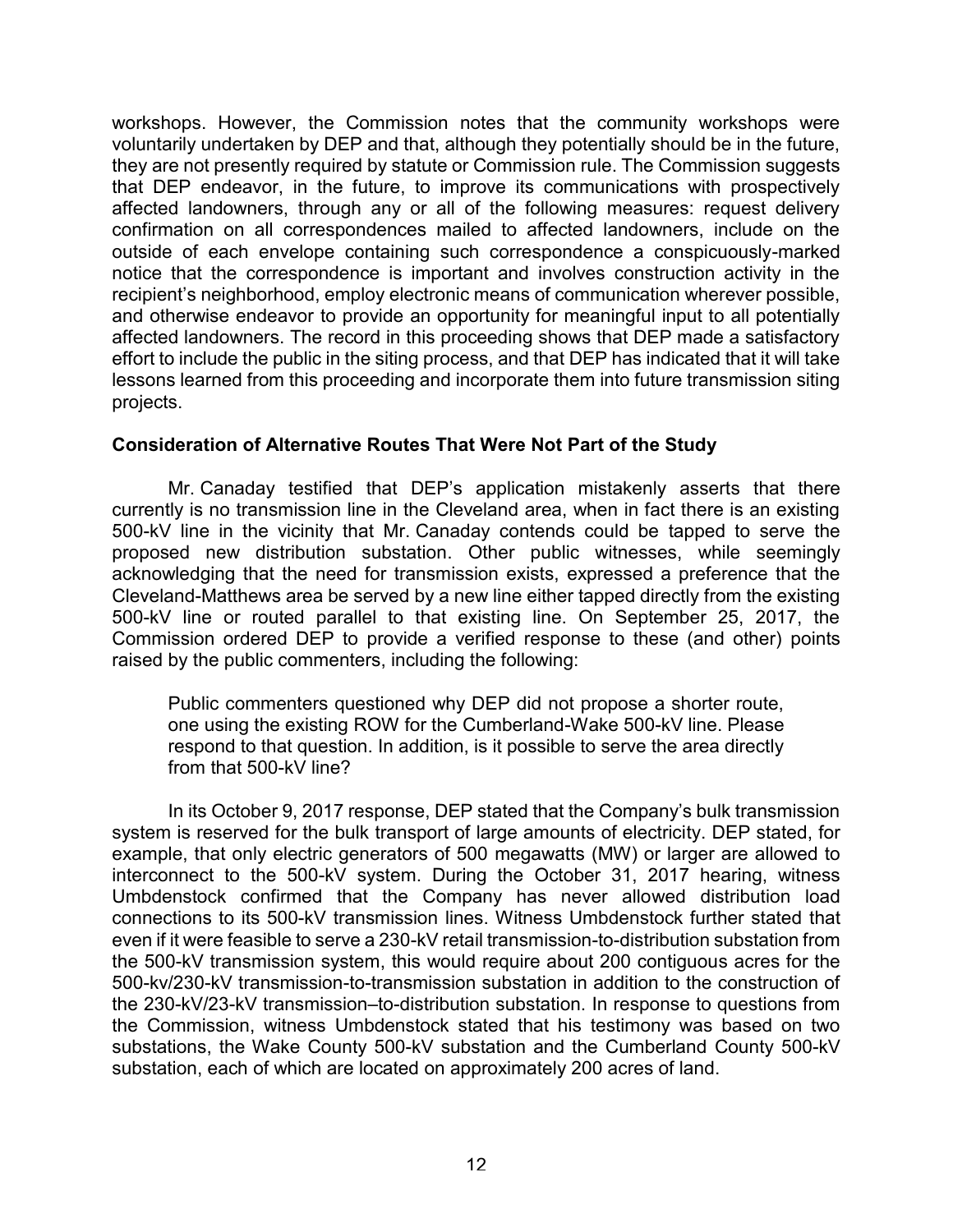On December 5, 2017, after the record in this proceeding was closed to new evidence, Mr. Canaday submitted documentation purporting to show that DEP has existing 500-kV/230-kV substations that do not require or occupy 200 acres. Mr. Canady argues that these purportedly existing substations require approximately 27.5 acres or less. While there are two 500-kV to 230-kV substations in the approximate locations that Mr. Canaday cites, the photographs constituting this submission are not sufficiently clear to permit a determination on Mr. Canaday's allegation regarding acreage.

The Commission notes that witness Umbdenstock has a degree in electrical engineering, and that he has worked for DEP for almost 38 years and is currently a lead engineer. Further, he is a licensed Professional Engineer in the State of North Carolina. If Mr. Canaday has similar credentials, that information was not included in the record. Further, his December 5, 2017 submittal was not timely for the October 31, 2017 hearing. As such, it was not the topic of cross examination, nor did it qualify for inclusion in the record (based on the November 6 deadline established during that hearing). For these reasons, the Commission finds witness Umbdenstock's testimony regarding the land requirements for substations to be more persuasive than Mr. Canaday's December 5, 2017 submittal.

As noted above, several public commenters suggested that the new 230-kV line should parallel the existing 500-kV line, and then approach the new distribution substation from the west. In its October 9, 2017 submittal, DEP stated that such a route would be longer than the Company's preferred route, and that additional right of way adjacent to the 500-kV line would be needed. At the conclusion of the October 31, 2017 hearing, the Commission ordered the Company to submit a late-filed exhibit providing more detailed information about what would be required to run the new line parallel to the existing 500-kV line.

On November 13, 2017, DEP submitted a late-filed exhibit providing the additional information. DEP noted that the existing 500-kV line is located in a 180-foot-wide easement, and that to accommodate a new 230-kV line, an additional 82.5 feet of easement would be needed adjacent to the existing easement. DEP stated that it had analyzed four options, two coming from the north and two coming from the south, one on each side of the existing line. All four options would be longer than DEP's proposed 230-kV line, and all have homes located within the required right-of-way. (The number of homes ranged from 11 to 43, and one of the options also impacted eight apartment buildings and three places of business.) DEP stated further that it might be possible to avoid the homes if one of the southern routes were selected, but this would require the new line to cross under the 500-kV line multiple times, adding to the length, the cost, and the number of impacted landowners. The Commission concludes, based on this evidence, that the construction of a new 230-kV line paralleling the existing 500-kV transmission line is neither feasible nor cost effective and likely would have greater negative impacts on more properties.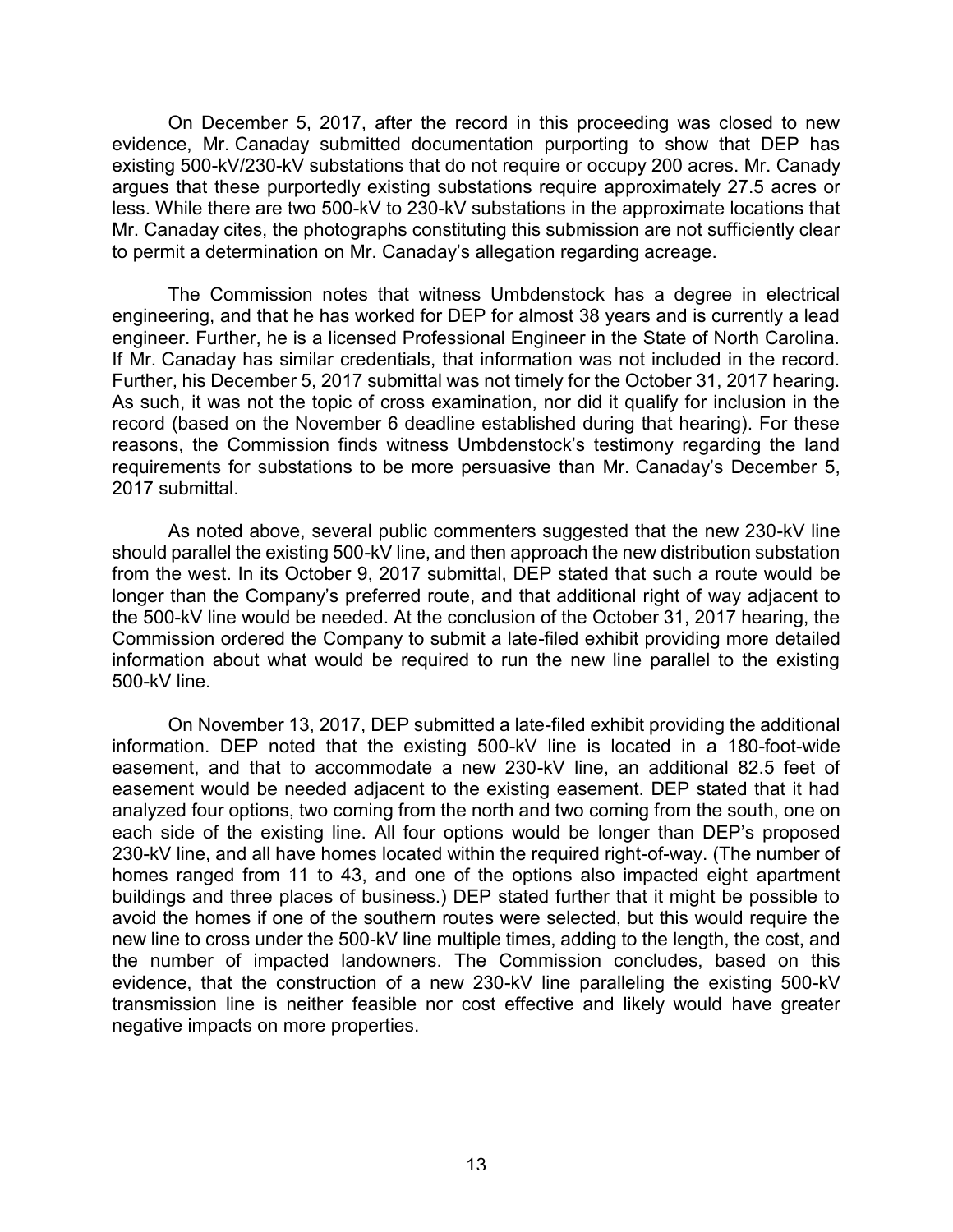#### **Other Issues Raised by the Participants**

Mr. Canaday testified that the Study submitted by DEP is incomplete because it does not address either the environmental impact of the electromagnetic fields (EMF) that the proposed transmission line would generate, or the potential impact on the environment and public health and safety. On this basis, Mr. Canaday moved the Commission to issue a cease and desist order against DEP to prevent construction of the line. In his submittals, Mr. Canaday raised additional concerns about DEP's proposed line. He asserted that the people living in the Parker Town Road area of Four Oaks would not benefit from the line and, therefore, should not be at risk of "radiation sickness" from the project, and that the line should be sited in the area that needs it. He stated that property values tend to go down near new transmission lines.

Mr. Canaday (and other public commenters) submitted articles and copies of website pages, some of them dating as far back as 1990, on the topic of potential impacts on human heath (and other biological impacts) from EMF. One public witness provided confidential documentation indicating that she, and possibly members of her family, have a genetic pre-disposition toward developing life-threatening cancers. Others testified that the proposed line would have negative impacts on their farming operations, with the potential to harm grazing livestock, reduce crop and milk yields, and complicate fencing arrangements that allow for the rotational grazing of livestock.

In response to Mr. Canaday's and others' allegations regarding "EMF pollution" and other purported health risks, witness Same testified that the expected EMF readings would be essentially identical along any transmission line route and, therefore, would have no impact on the relative rankings when considering alternative routes. DEP denied that EMF constitutes "pollution," and stated through witness Same that the proposed Cleveland-Matthews Transmission Line does not pose an inappropriate EMF risk. DEP also provided brochures that were drafted by the Company, one of which concluded that "[a]ccording to a number of science and health experts researching the issue, including panels convened by the World Health Organization, the National Academy of Sciences and the American Institute of Biological Sciences, there exists no persuasive scientific evidence that electric and magnetic fields can lead to public health problems."

There was no expert testimony or evidence presented by any party to this proceeding regarding the purported health impacts of electromagnetic fields. The Commission is aware that numerous studies have been conducted in an attempt to discern the relationship, if any, between exposure to EMF and biological impacts. It is the Commission's understanding that after decades of study, there has been no scientifically recognized consensus establishing a relationship, and that virtually all laboratory studies on animals and cells have failed to establish a consistent link between EMF and disease. No expert testimony to the contrary was provided in this proceeding. EMF is all around us, not only from power lines but also from electrical wiring in buildings, electric motors, TVs, computers, and appliances. One public witness submitted materials in this proceeding apparently published by the American Cancer Society, which stated, "The electromagnetic field directly under a power line is typically in the range of what you could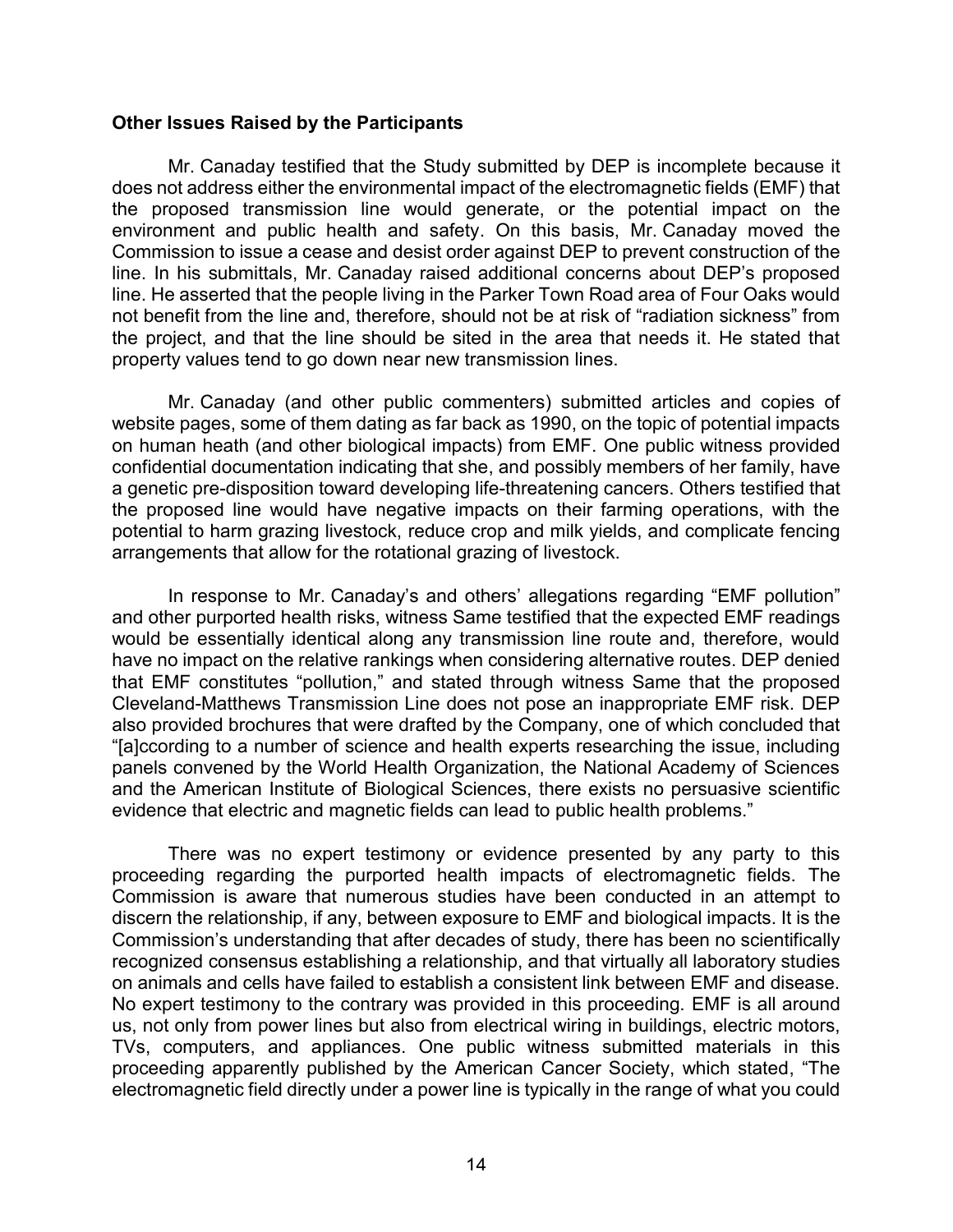be exposed to when using certain household appliances." Neither Mr. Canaday nor any other witness presented themselves as experts in the science of biological impacts from electromagnetic fields. Therefore, the Commission finds that Mr. Canaday's testimony (and that of public witnesses as well) relative to EMF is anecdotal and not persuasive evidence as to his allegation that DEP's application was incomplete or that DEP's Study was faulty.

The Commission further notes that many of the commenters expressed concerns that the line could have negative impacts on people, livestock, and crops. While it was not discussed during the hearing, a consumer statement of position referenced, and the Commission is aware, that DEP routinely uses herbicides to assist in managing vegetation in its rights-of-way. In its vegetation management policies, the Company has agreed to allow landowners to designate their property as being a "no-spray" area. In order to address the alleged environmental risks expressed by consumers, the Commission suggests that the Company inform each affected landowner, in writing, of the option to designate his or her own land as a no-spray area. In any event, DEP is required to comply with its vegetation management plan in the construction and maintenance of the proposed transmission line and substation, including the provisions allowing landowners to elect not to have herbicides sprayed on their property. See Duke Energy Progress, LLC, Revised Vegetation Management Plan and Policies, Docket No. E-2, Sub 1010 (March 22, 2016).

# **Summary**

For the reasons discussed herein, the Commission concludes that DEP has carried its burden of proof pursuant to G.S. 62-105(a) in demonstrating that the proposed transmission line is necessary for an adequate and reliable supply of electric energy to its service area. The Commission next concludes that DEP has carried its burden of proof in successfully demonstrating that Route 31 is the preferred transmission line route, that construction of a transmission line along Route 31 is in the public interest, and that the proposed costs associated therewith are reasonable. The Commission concludes that the environmental compatibility, public convenience, and necessity require construction of the proposed transmission line along Route 31. In so concluding, the Commission rejects Mr. Canaday's arguments that DEP's route selection process was faulty.

Further, for the reasons discussed herein, the Commission concludes that Mr. Canaday has not met the burden of proof required by G.S. 62-105(a) with regard to any alternative route for the transmission line. Mr. Canaday has not proven that any of his alternative suggestions are preferable to the proposed route or would provide longterm, reliable electric service to the Cleveland-Matthews area of Johnston County. DEP's Late-Filed Exhibit 1 demonstrates that a new 230-kV transmission line adjacent to the existing 500-kV transmission line would not be a feasible option. No evidence was presented regarding the feasibility or cost of alternative routes or their impact on other landowners.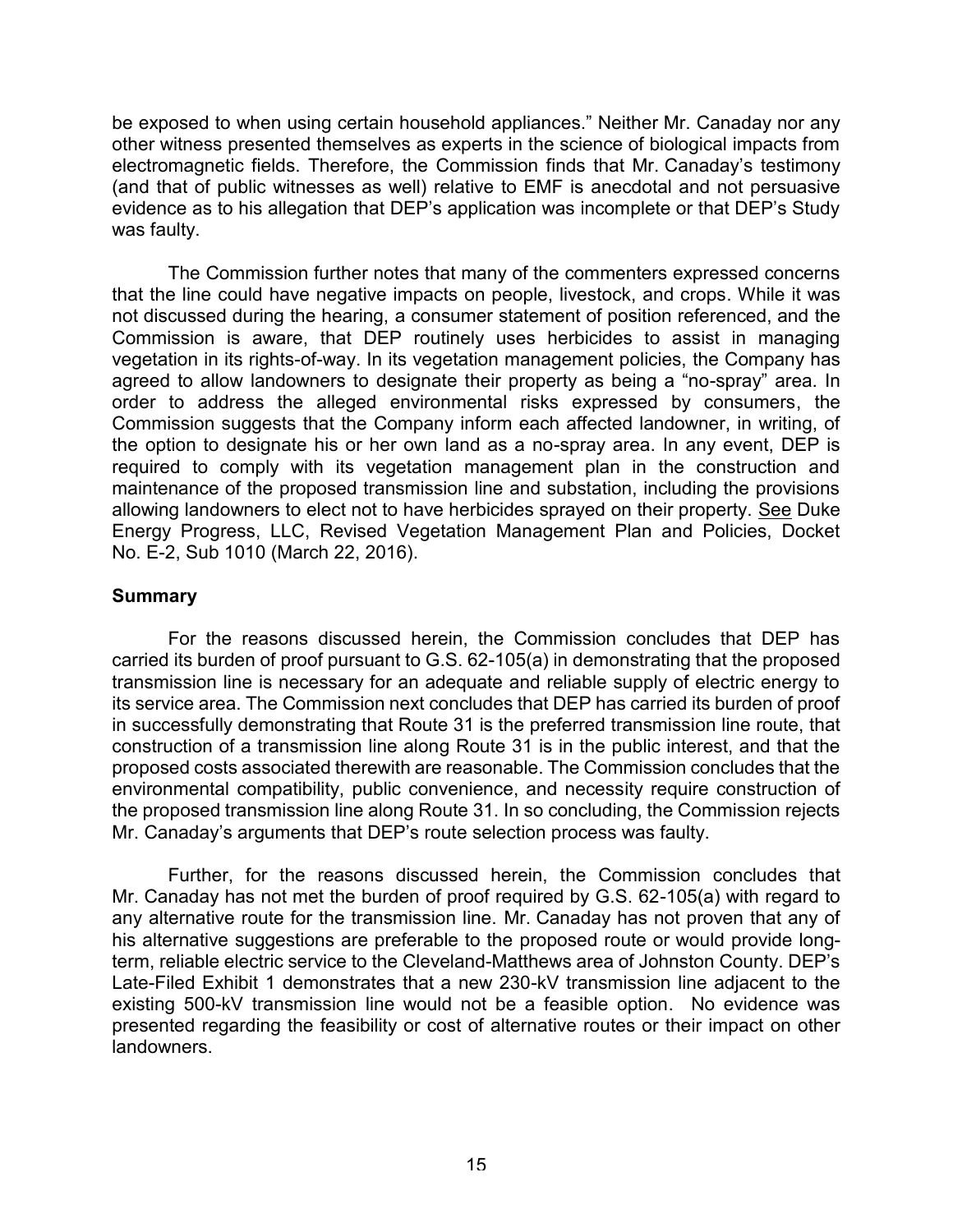Having carefully reviewed the application, and based upon all the evidence of record and the recommendation of the Public Staff that the CPCN be issued, the Commission finds and concludes that the proposed transmission line satisfies the environmental compatibility and public convenience and necessity requirements of G.S. 62-100 et seq., and, therefore, a certificate of environmental compatibility and public convenience and necessity should be issued for the proposed transmission line construction.

IT IS, THEREFORE, ORDERED as follows:

1. That Mr. Canaday's motion requesting that the Commission issue against DEP a cease and desist order to preclude construction of the proposed transmission line is denied.

2. That pursuant to G.S. 62-102, a certificate of environmental compatibility and public convenience and necessity to construct approximately 11.5 miles of new 230-kV transmission line in Johnston County and Wake County, North Carolina, as described in DEP's application, is hereby issued to DEP, and the same is attached hereto as Appendix A, subject to the conditions set forth herein and therein.

3. That, prior to DEP's construction of the transmission line, the Commission first must receive confirmation from the State Environmental Review Clearinghouse that the Department of Natural and Cultural Resources concurs with DEP's application and that no further review by the State Environmental Review Clearinghouse is required. The Commission reserves the right to reconsider its decision in the event that further review, not known as of the date of this Order, is subsequently required by the State Environmental Review Clearinghouse.

4. That DEP is required to notify the Commission of any proposed shift to the centerline of the approved transmission line route for the Commission's review and determination of whether DEP will be subject to the public notice and hearing requirements set forth in Article 5A of Chapter 62 of the General Statutes.

5. That, prior to DEP's construction of the transmission line, DEP is required to provide written notice to affected landowners of their option to designate their land as a "nospray area," consistent with DEP's Revised Vegetation Management Plan and Policies.

ISSUED BY ORDER OF THE COMMISSION.

This the 12th day of January, 2018.

NORTH CAROLINA UTILITIES COMMISSION

Linnetta Librart

Linnetta Threatt, Deputy Clerk